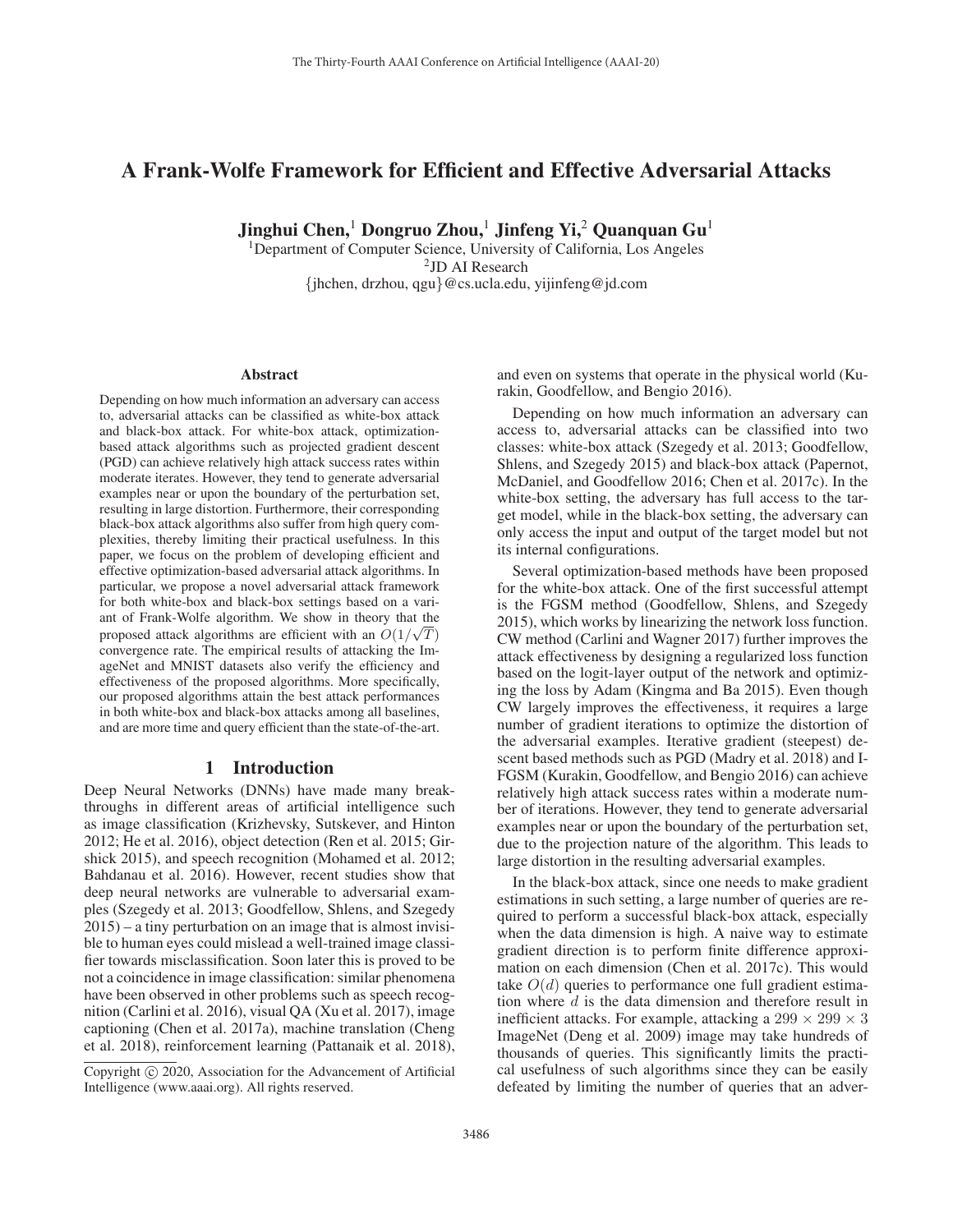sary can make to the target model. Although recent studies (Ilyas et al. 2018; Ilyas, Engstrom, and Madry 2018) have improved the query complexity by using Gaussian sensing vectors or gradient priors, due to the inefficiencies of PGD framework, there is still room for improvements.

In this paper, we propose efficient and effective optimization-based adversarial attack algorithms based on a variant of Frank-Wolfe algorithm. We show in theory that the proposed attack algorithms are efficient with guaranteed convergence rate. The empirical results also verify the efficiency and effectiveness of our proposed algorithms.

In summary, we make the following main contributions:

- 1. We develop a new Frank-Wolfe based projection-free attack framework with momentum mechanism. The framework contains an iterative first-order white-box attack algorithm which admits the fast gradient sign method (FGSM) as a one-step special case, and also a corresponding black-box attack algorithm which adopts zeroth-order optimization with two sensing vector options (either from the Euclidean unit sphere or from the standard Gaussian distribution).
- 2. We prove that the proposed white-box and black-box attack algorithms with momentum mechanism enjoy an  $\frac{1}{2}$  $O(1/\sqrt{T})$  convergence rate in the nonconvex setting.<br>Compared with existing analyses of Frank-Wolfe for non-Compared with existing analyses of Frank-Wolfe for nonconvex optimization (Lacoste-Julien 2016; Reddi et al. 2016; Balasubramanian and Ghadimi 2018), we use momentum in our algorithm for both white-box and blackbox attacks and therefore our analysis is more involved. To the best of our knowledge, the convergence of Frank-Wolfe with momentum in the nonconvex setting has never been established before, which is of independent interest. We also show that the query complexity of the proposed black-box attack algorithm is linear in data dimension d.
- 3. Our experiments on MNIST and ImageNet datasets show that (i) the proposed white-box attack algorithm has better distortion and is more efficient than all the state-ofthe-art white-box attack baseline algorithms, and (ii) the proposed black-box attack algorithm is highly query efficient and achieves the highest attack success rate among other baselines.

The remainder of this paper is organized as follows: in Section 2, we briefly review existing literature on adversarial examples and Frank-Wolfe algorithm. We present our proposed Frank-Wolfe framework in Section 3, and the main theory in Section 4. In Section 5, we compare the proposed algorithms with state-of-the-art adversarial attack algorithms on ImageNet and MNIST datasets. Finally, we conclude this paper in Section 6.

## 2 Related Work

There is a large body of work on adversarial attacks. In this section, we review the most relevant work in both whitebox and black-box attack settings, as well as the non-convex Frank-Wolfe optimization.

White-box Attacks: (Szegedy et al. 2013) proposed to use box-constrained L-BFGS algorithm for conducting whitebox attacks. (Goodfellow, Shlens, and Szegedy 2015) proposed the Fast Gradient Sign Method (FGSM) based on linearization of the network as a simple alternative to L-BFGS. (Kurakin, Goodfellow, and Bengio 2016) proposed to iteratively perform one-step FGSM (Goodfellow, Shlens, and Szegedy 2015) algorithm and clips the adversarial point back to the distortion limit after every iteration. It is called Basic Iterative Method (BIM) or I-FGM in the literature. (Madry et al. 2018) showed that for the  $L_{\infty}$  norm case, BIM/I-FGM is almost<sup>1</sup> equivalent to Projected Gradient Descent (PGD), which is a standard tool for constrained optimization. (Papernot et al. 2016) proposed JSMA to greedily attack the most significant pixel based on the Jacobian-based saliency map. (Moosavi-Dezfooli, Fawzi, and Frossard 2016) proposed attack methods by projecting the data to the closest separating hyperplane. (Carlini and Wagner 2017) introduced the so-called CW attack by proposing multiple new loss functions for generating adversarial examples. (Chen et al. 2017b) followed CW's framework and use an Elastic Net term as the distortion penalty. (Dong et al. 2018) proposed MI-FGSM to boost the attack performances using momentum.

Black-box Attacks: One popular family of black-box attacks (Hu and Tan 2017; Papernot, McDaniel, and Goodfellow 2016; Papernot et al. 2017) is based on the transferability of adversarial examples (Liu et al. 2018; Bhagoji et al. 2017), where an adversarial example generated for one DNN may be reused to attack other neural networks. This allows the adversary to construct a substitute model that mimics the targeted DNN, and then attack the constructed substitute model using white-box attack methods. However, this type of attack algorithms usually suffer from large distortions and relatively low success rates (Chen et al. 2017c). To address this issue, (Chen et al. 2017c) proposed the Zeroth-Order Optimization (ZOO) algorithm that extends the CW attack to the black-box setting and uses a zeroth-order optimization approach to conduct the attack. Although ZOO achieves much higher attack success rates than the substitute model-based black-box attacks, it suffers from a poor query complexity since its naive implementation requires to estimate the gradients of all the coordinates (pixels) of the image. To improve its query complexity, several approaches have been proposed. For example, (Tu et al. 2018) introduces an adaptive random gradient estimation algorithm and a well-trained Autoencoder to speed up the attack process. (Ilyas et al. 2018) and (Liu et al. 2018) improved ZOO's query complexity by using Natural Evolutionary Strategies (NES) (Wierstra et al. 2014; Salimans et al. 2017) and active learning, respectively. (Ilyas, Engstrom, and Madry 2018) further improve the performance by considering the gradient priors. (Li et al. 2019) proposed to learn the distributions of adversarial examples to achieve better black-box attack

<sup>&</sup>lt;sup>1</sup> Standard PGD in the optimization literature uses the exact gradient to perform the update step while PGD (Madry et al. 2018) is actually the steepest descent (Boyd and Vandenberghe 2004) with respect to  $L_{\infty}$  norm.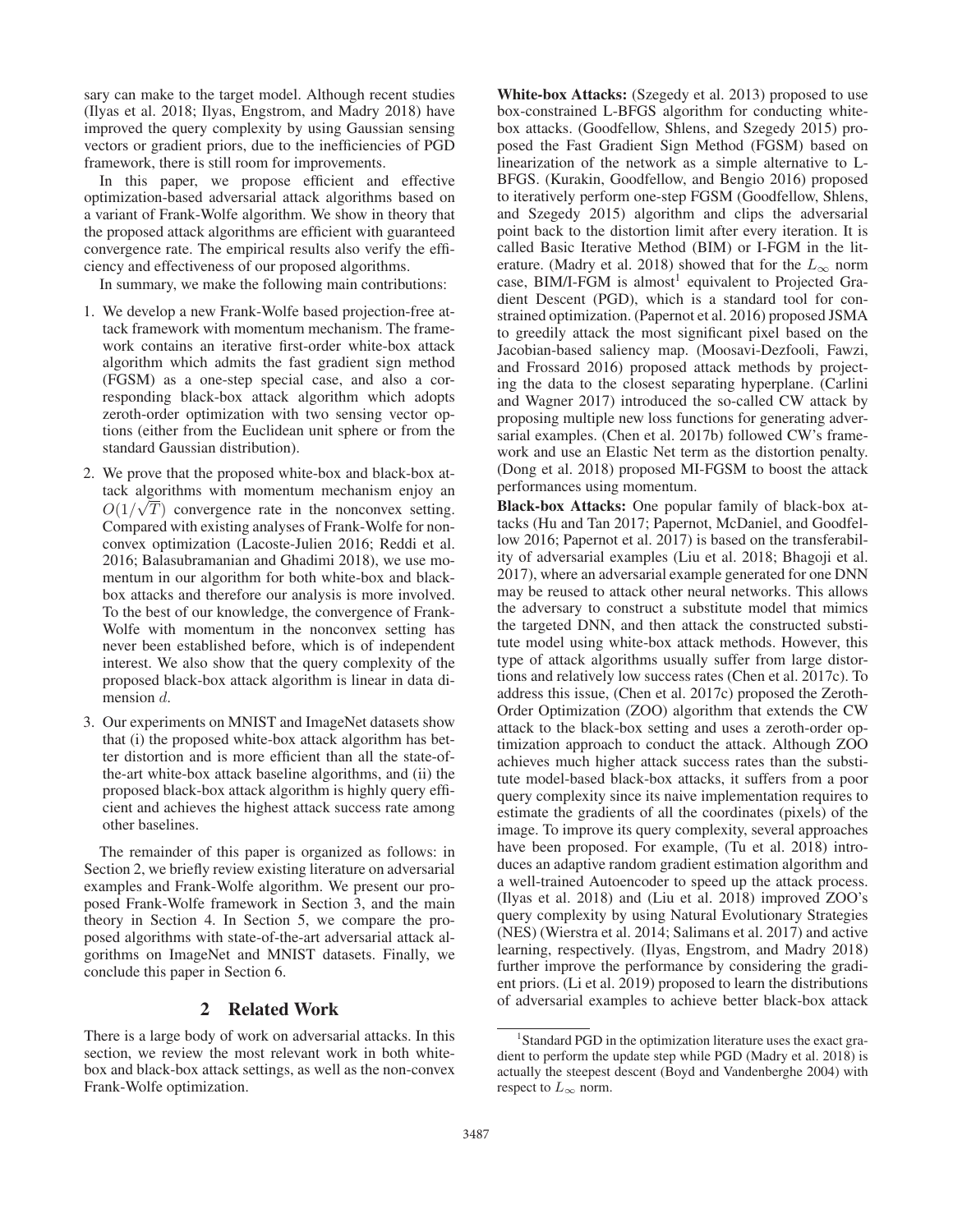performance. (Moon, An, and Song 2019) re-formulated the black-box attack problem as a discrete surrogate optimization problem and used combinatorial search algorithm to improve the query efficiency.

Non-convex Frank-Wolfe Algorithms: The Frank-Wolfe algorithm (Frank and Wolfe 1956), also known as the conditional gradient method, is an iterative optimization method for constrained optimization problem. (Jaggi 2013) revisited Frank-Wolfe algorithm in 2013 and provided a stronger and more general convergence analysis in the convex setting. (Yu, Zhang, and Schuurmans 2017) proved the first convergence rate for Frank-Wolfe type algorithm in the non-convex setting. (Lacoste-Julien 2016) provided the convergence guarantee for Frank-Wolfe algorithm in the non-convex setting with adaptive step sizes. (Reddi et al. 2016) further studied the convergence rate of non-convex stochastic Frank-Wolfe algorithm in the finite-sum optimization setting. Very recently, (Staib and Jegelka 2017) proposed to use Frank-Wolfe for distributionally robust training (Sinha, Namkoong, and Duchi 2018). (Balasubramanian and Ghadimi 2018) proved the convergence rate for zeroth-order nonconvex Frank-Wolfe algorithm using oneside finite difference gradient estimator with standard Gaussian sensing vectors.

#### 3 Methodology

# 3.1 Notation

Throughout the paper, scalars are denoted by lower case letters, vectors by lower case bold face letters and sets by calligraphy upper cae letters. For a vector  $\mathbf{x} \in \mathbb{R}^d$ , we denote the  $L_p$  norm of **x** by  $\|\mathbf{x}\|_p = (\sum_{i=1}^d x_i^p)^{1/p}$ . Specially, for  $p = \infty$ , the  $L_{\infty}$  norm of **x** by  $||\mathbf{x}||_{\infty} = \max_{i=1}^{d} |\theta_i|$ . We denote  $\mathcal{P}_{\mathcal{Y}}(\mathbf{x})$  as the projection operation of projecting vector note  $\mathcal{P}_{\mathcal{X}}(\mathbf{x})$  as the projection operation of projecting vector  $\bf{x}$  into the set  $\mathcal{X}$ .

#### 3.2 Problem Formulation

According to the attack purposes, attacks can be divided into two categories: *untargeted attack* and *targeted attack*.

In particular, untargeted attack aims to turn the prediction into any incorrect label, while the targeted attack, requires to mislead the classifier to a specific target class. In this work, we focus on the strictly harder targeted attack setting (Carlini and Wagner 2017; Ilyas et al. 2018). It is worth noting that our proposed algorithm can be extended to untargeted attack straightforwardly. To be more specific, let us define  $\ell(\mathbf{x}, y)$  as the classification loss function of the targeted DNN with an input  $\mathbf{x} \in \mathbb{R}^d$  and a corresponding label y. For targeted attacks, we aim to minimize  $\ell(\mathbf{x}, y_{\text{tar}})$  to learn an adversarial example that will be misclassified to the target class  $y_{\text{tar}}$ . In the rest of this paper, let  $f(\mathbf{x}) = \ell(\mathbf{x}, y_{\text{tar}})$  be the attack loss function for simplicity, and the corresponding targeted attack problem  $2$  can be formulated as the following optimization problem:

$$
\min_{\mathbf{x}} \quad f(\mathbf{x})
$$
\n
$$
\text{subject to} \quad \|\mathbf{x} - \mathbf{x}_{\text{ori}}\|_{p} \le \epsilon. \tag{3.1}
$$

Evidently, the constraint set  $\mathcal{X} := \{ \mathbf{x} \mid ||\mathbf{x} - \mathbf{x}_{\text{ori}}||_p \leq \epsilon \}$ is a bounded convex set when  $p \geq 1$ . Note that even though we mainly focus on the most popular  $L_{\infty}$  attack case in this paper, our proposed methods can easily extend to general  $p \geq 1$  case.

#### 3.3 Frank-Wolfe vs. PGD

Although PGD can achieve relatively high attack success rate within moderate iterates, the multi-step update formula requires an additional projection step at each iteration to keep the iterates within the constraint set. This tends to cause the generated adversarial examples near or upon the boundary of the constraint set, and leads to relatively large distortion. This motivates us to use Frank-Wolfe based optimization algorithm (Frank and Wolfe 1956). Different from PGD, Frank-Wolfe algorithm is projection-free as it calls a Linear Minimization Oracle (LMO) over the constraint set  $X$  at each iteration, i.e.,

$$
LMO \in \underset{\mathbf{x} \in \mathcal{X}}{\operatorname{argmin}} \langle \mathbf{x}, \nabla f(\mathbf{x}_t) \rangle.
$$

The LMO can be seen as the minimization of the first-order Taylor expansion of  $f(\cdot)$  at point  $x_t$ :

$$
\min_{\mathbf{x}\in\mathcal{X}}f(\mathbf{x}_t)+\langle\mathbf{x}-\mathbf{x}_t,\nabla f(\mathbf{x}_t)\rangle.
$$

By calling LMO, Frank Wolfe solves the linear problem in  $X$  and then perform weighted average with previous iterate to obtain the final update formula.

Comparing the two methods, PGD is a more "aggressive" approach. It first takes a step towards the negative gradient direction while ignoring the constraint to get a new point (often outside the constraint set), and then correct the new point by projecting it back into the constraint set. In sharp contrast, Frank-Wolfe is more "conservative" as it always keeps the iterates within the constraint set. Therefore, it avoids projection and can lead to better distortion.

# 3.4 Frank-Wolfe White-box Attacks

The proposed Frank-Wolfe based white-box attack algorithm is shown in Algorithm 1, which is built upon the classic Frank-Wolfe algorithm. The key difference between Algorithm 1 and the classic Frank-Wolfe algorithm is in Line 4, where an additional momentum term  $\mathbf{m}_t$  is introduced. The momentum term  $\mathbf{m}_t$  will help stabilize the LMO direction and leads to empirically accelerated convergence of Algorithm 1.

| Algorithm 1 Frank-Wolfe White-box Attack Algorithm |  |  |  |
|----------------------------------------------------|--|--|--|
|----------------------------------------------------|--|--|--|

1: **input:** number of iterations T, step sizes  $\{\gamma_t\}$ ; 2:  $\mathbf{x}_0 = \mathbf{x}_{\text{ori}}, \mathbf{m}_{-1} = \nabla f(\mathbf{x}_0)$ 3: for  $t = 0, ..., T - 1$  do<br>4:  $m_t = \beta \cdot m_{t-1} + (1 -$ 4:  $\mathbf{m}_t = \beta \cdot \mathbf{m}_{t-1} + (1 - \beta) \cdot \nabla f(\mathbf{x}_t)$ <br>5:  $\mathbf{v}_t = \operatorname{argmin}_{\mathbf{x} \in \mathcal{X}} \langle \mathbf{x}, \mathbf{m}_t \rangle$  // LMO 5:  $\mathbf{v}_t = \operatorname{argmin}_{\mathbf{x} \in \mathcal{X}} \langle \mathbf{x}, \mathbf{m}_t \rangle / \sqrt{LMO}$ <br>6:  $\mathbf{d}_t = \mathbf{v}_t - \mathbf{x}_t$ 6: **d**<sub>t</sub> = **v**<sub>t</sub> - **x**<sub>t</sub><br>7: **x**<sub>t+1</sub> = **x**<sub>t</sub> + '  $\mathbf{x}_{t+1} = \mathbf{x}_t + \gamma_t \mathbf{d}_t$ 8: end for 9: **output:**  $\mathbf{x}_T$ 

<sup>&</sup>lt;sup>2</sup>Note that there is usually an additional constraint on the input variable **x**, e.g.,  $\mathbf{x} \in [0, 1]^n$  for normalized image inputs.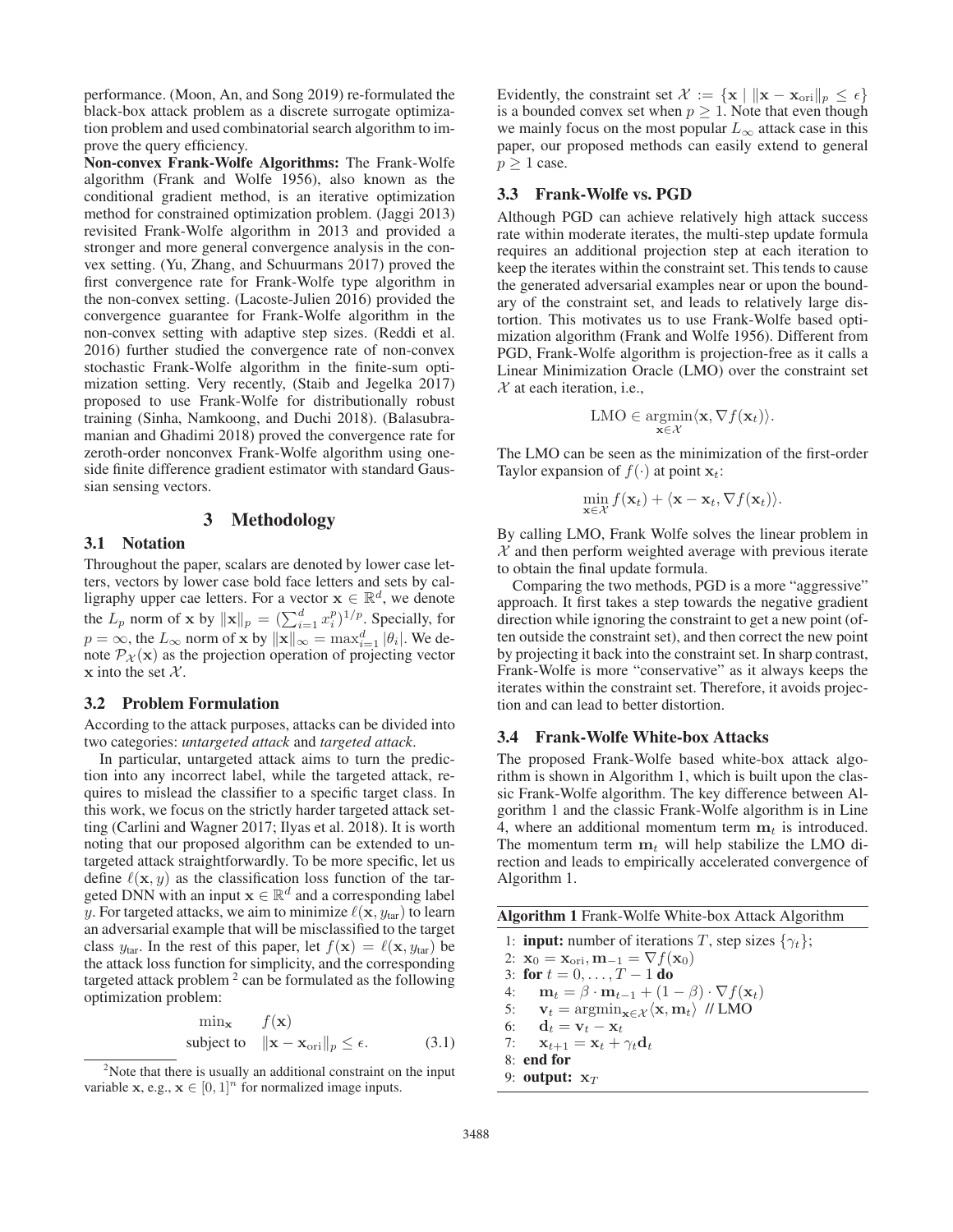The LMO solution itself can be expensive to obtain in general. Fortunately, for the constraint set  $\mathcal X$  defined in (3.1), the corresponding LMO has a closed-form solution. Here we provide the closed-form solution of LMO (Line 5 in Algorithm 1) for  $L_{\infty}$  norm case <sup>3</sup>:

$$
\mathbf{v}_t = -\epsilon \cdot \text{sign}(\mathbf{m}_t) + \mathbf{x}_{\text{ori}}.
$$

Note that if we write down the full update formula at each iteration in Algorithm 1, it becomes

$$
\mathbf{x}_{t+1} = \mathbf{x}_t - \gamma_t \epsilon \cdot \text{sign}(\mathbf{m}_t) - \gamma_t (\mathbf{x}_t - \mathbf{x}_{\text{ori}}). \tag{3.2}
$$

Intuitively speaking, the term  $-\gamma_t(\mathbf{x}_t - \mathbf{x}_{\text{ori}})$  enforces  $\mathbf{x}_t$  to be close to  $\mathbf{x}_{\text{ori}}$  for all  $t = 1, \ldots, T$ , which encourages the adversarial example to have a small distortion. This is the key advantage of Algorithm 1.

**Comparison with FGSM:** When  $T = 1$ , substituting the above LMO solutions into Algorithm 1 yields the final update of  $\mathbf{x}_1 = \mathbf{x}_0 - \gamma_t \epsilon \cdot \text{sign}(\nabla f(\mathbf{x}_0))$ , which reduces to FGSM<sup>4</sup> when  $\gamma_t = 1$ . Therefore, our proposed Frank-Wolfe white-box attack also includes FGSM as a one-step special instance.

# 3.5 Frank-Wolfe Black-box Attacks

Next we consider the black-box setting, where we cannot perform back-propagation to calculate the gradient of the loss function anymore. Instead, we can only query the DNN system's outputs with specific inputs. To clarify, here the output refers to the logit layer's output (confidence scores for classification), not the final prediction label.

We propose a zeroth-order Frank-Wolfe based algorithm to solve this problem in Algorithm 2. The key difference between our proposed black-box attack and white-box attack is one extra gradient estimation step, which is presented in Line 4 in Algorithm 2. Also, the momentum term  $\mathbf{m}_t$  is now defined as the exponential average of previous gradient estimations  $\{\mathbf{q}_t\}_{t=0}^{T-1}$ . This will help reduce the variance in zeroth-order gradient estimation and empirically accelerate the convergence of Algorithm 2.

Algorithm 2 Frank-Wolfe Black-box Attack Algorithm

- 1: **input:** number of iterations T, step sizes  $\{\gamma_t\}$ , sample size for gradient estimation  $b$ , sampling parameter  $\delta$ ;
- 2:  $\mathbf{x}_0 = \mathbf{x}_{\text{ori}}, \mathbf{m}_{-1} = \text{GRAD-EST}(\mathbf{x}_0, b, \delta)$ 3: for  $t = 0, \ldots, T - 1$  do<br>4:  $\alpha_t = \text{GRAD EST}(\mathbf{x})$ 4: **q**<sub>t</sub> = GRAD EST( $\mathbf{x}_t$ ,  $b$ ,  $\delta$ ) // Alg 3<br>5:  $\mathbf{m}_t = \beta \cdot \mathbf{m}_{t-1} + (1 - \beta) \cdot \mathbf{q}_t$ 5:  $\mathbf{m}_t = \beta \cdot \mathbf{m}_{t-1} + (1 - \beta) \cdot \mathbf{q}_t$ <br>6:  $\mathbf{v}_t = \operatorname{argmin}_{\mathbf{v} \in \mathcal{X}} \langle \mathbf{v}, \mathbf{m}_t \rangle$ 6:  $\mathbf{v}_t = \operatorname*{argmin}_{\mathbf{v} \in \mathcal{X}} \langle \mathbf{v}, \mathbf{m}_t \rangle$ <br>7:  $\mathbf{d}_t = \mathbf{v}_t - \mathbf{x}_t$ 7: **d**<sub>t</sub> = **v**<sub>t</sub> − **x**<sub>t</sub><br>8: **x**<sub>t+1</sub> = **x**<sub>t</sub> +  $\prime$  $\mathbf{x}_{t+1} = \mathbf{x}_t + \gamma_t \mathbf{d}_t$
- 9: end for
- 10: **output:**  $\mathbf{x}_T$

As in many other zeroth-order optimization algorithms (Shamir 2017; Flaxman, Kalai, and McMahan 2005), Algorithm 3 uses symmetric finite differences to estimate the gradient and therefore, gets rid of the dependence on backpropagation in white-box setting. Different from (Chen et al. 2017c), here we do not utilize natural basis as our sensing vectors, instead, we provide two options: one is to use vectors uniformly sampled from Euclidean unit sphere and the other is to use vectors uniformly sampled from standard multivarite Gaussian distribution. This will greatly improve the gradient estimation efficiency comparing to sensing with natural basis as such option will only be able to estimate one coordinate of the gradient vector per query. In practice, both options here provide us competitive experimental results. It is worth noting that NES method (Wierstra et al. 2014) with antithetic sampling (Salimans et al. 2017) used in (Ilyas et al. 2018) yields similar formula as our option II in Algorithm 3.

| Algorithm 3 GRAD_EST $(x, b, \delta)$                                                                                                              |
|----------------------------------------------------------------------------------------------------------------------------------------------------|
| 1: $q = 0$                                                                                                                                         |
| 2: for $i = 1, , b$ do                                                                                                                             |
| <b>option I:</b> Sample $u_i$ uniformly from the Euclidean<br>3:                                                                                   |
| unit sphere with $  \mathbf{u}_i  _2 = 1$                                                                                                          |
| $\mathbf{q} = \mathbf{q} + \frac{d}{2\delta h} \big( f(\mathbf{x} + \delta \mathbf{u}_i) - f(\mathbf{x} - \delta \mathbf{u}_i) \big) \mathbf{u}_i$ |
| option II: Sample $\mathbf{u}_i$ uniformly from the standard<br>4:                                                                                 |
| Gaussian distribution $N(\mathbf{0}, \mathbf{I})$                                                                                                  |
| $\mathbf{q} = \mathbf{q} + \frac{1}{2\delta b} \big( f(\mathbf{x} + \delta \mathbf{u}_i) - f(\mathbf{x} - \delta \mathbf{u}_i) \big) \mathbf{u}_i$ |
| $5:$ end for                                                                                                                                       |
| 6: return q                                                                                                                                        |
|                                                                                                                                                    |

## 4 Main Theory

In this section, we establish the convergence guarantees for our proposed Frank-Wolfe adversarial attack algorithms described in Section 3. The omitted proofs can be found in the Appendix. First, we introduce the convergence criterion for our Frank-Wolfe adversarial attack framework.

#### 4.1 Convergence Criterion

The loss function for common DNN models are generally nonconvex. In addition, (3.1) is a constrained optimization. For such general nonconvex constrained optimization, we typically adopt the Frank-Wolfe gap as the convergence criterion (since gradient norm of  $f$  is no longer a proper criterion for constrained optimization problems):

$$
g(\mathbf{x}_t) = \max_{\mathbf{x} \in \mathcal{X}} \langle \mathbf{x} - \mathbf{x}_t, -\nabla f(\mathbf{x}_t) \rangle.
$$

Note that we always have  $g(\mathbf{x}_t) \geq 0$  and  $\mathbf{x}_t$  is a stationary point for the constrained optimization problem if and only if  $g(\mathbf{x}_t)=0$ , which makes  $g(\mathbf{x}_t)$  a perfect convergence criterion for Frank-Wolfe based algorithms.

## 4.2 Convergence Guarantee for Frank-Wolfe White-box Attack

Before we are going to provide the convergence guarantee of Frank-Wolfe white-box attack (Algorithm 1), we introduce

<sup>&</sup>lt;sup>3</sup>The derivation can be found in the Appendix.

<sup>&</sup>lt;sup>4</sup>The extra clipping operation in FGSM is to project to the additional box constraint for image classification task. We will also need this clipping operation at the end of each iteration for specific tasks such as image classification.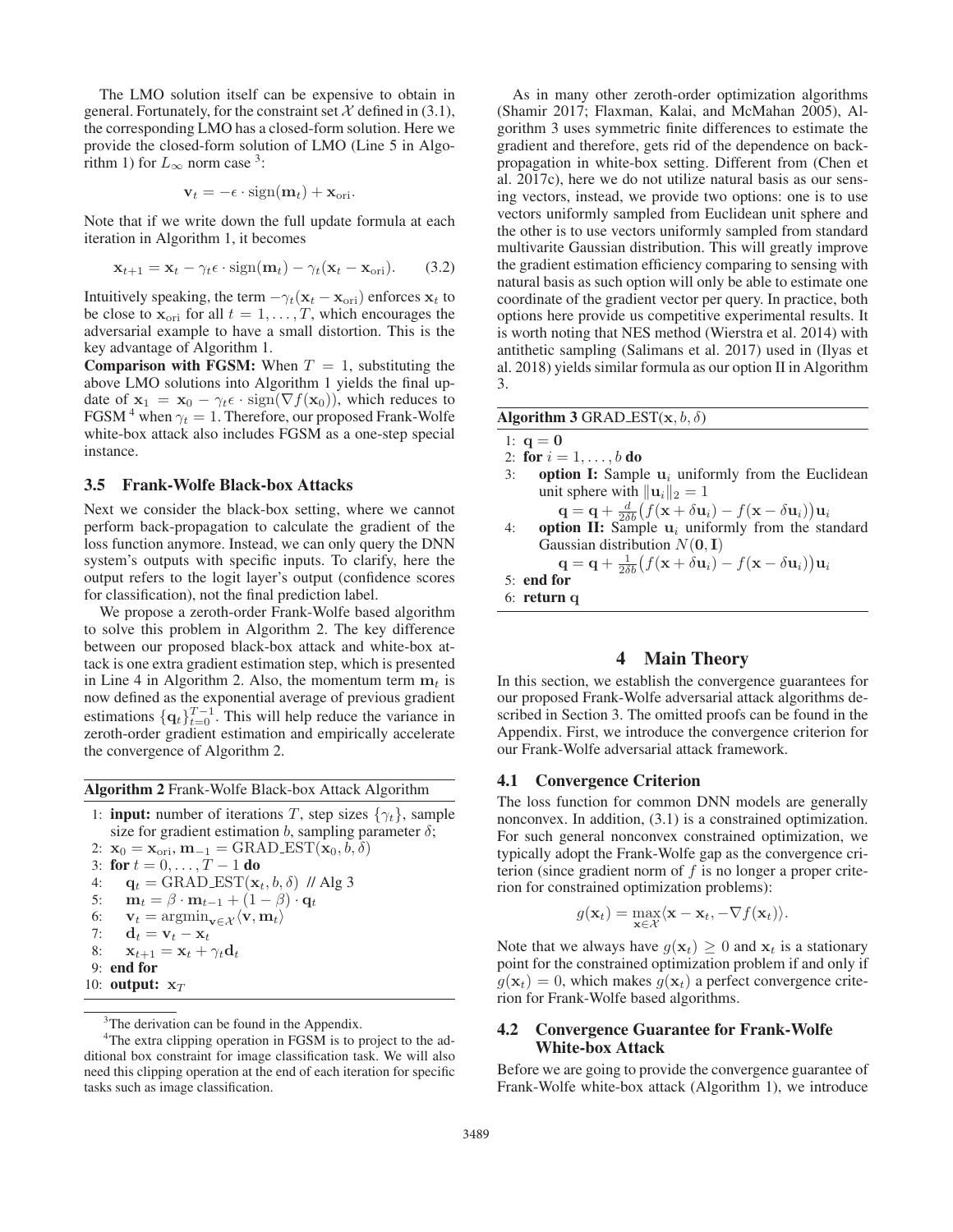the following assumptions that are essential to the convergence analysis.

**Assumption 4.1.** Function  $f(\cdot)$  is L-smooth with respect to  $x$ , i.e., for any  $x$ ,  $x'$ , it holds that

$$
f(\mathbf{x}') \le f(\mathbf{x}) + \nabla f(\mathbf{x})^\top (\mathbf{x}' - \mathbf{x}) + \frac{L}{2} ||\mathbf{x}' - \mathbf{x}||_2^2.
$$
  
Assumption 4.1 is a standard assumption in nonconvex

optimization, and is also adopted in other Frank-Wolfe literature such as (Lacoste-Julien 2016; Reddi et al. 2016). Note that even though the smoothness assumption does not hold for general DNN models, a recent study (Santurkar et al. 2018) shows that batch normalization that is used in many modern DNNs such as Inception V3 model, actually makes the optimization landscape significantly smoother <sup>5</sup>. In addition, recent studies (Allen-Zhu, Li, and Song 2019; Du et al. 2019; Zou et al. 2019) also showed that the loss function of overparameterized deep neural networks is semismooth. This justifies the validity of Assumption 4.1.

Assumption 4.2. Set  $X$  is bounded with diameter  $D$ , i.e.,  $\|\mathbf{x} - \mathbf{x}^T\|_2 \leq D$  for all  $\mathbf{x}, \mathbf{x}' \in \mathcal{X}$ .

Assumption 4.2 implies that the input space is bounded. For common tasks such as image classification, given the fact that images have bounded pixel range and  $\epsilon$  is a small constant, this assumption trivially holds. Given the above assumptions, the following lemma shows that the momentum term  $\mathbf{m}_t$  will not deviate from the gradient direction significantly.

**Lemma 4.3.** Under Assumptions 4.1 and 4.2, for  $m_t$  in Algorithm 1, it holds that

$$
\|\nabla f(\mathbf{x}_t) - \mathbf{m}_t\|_2 \le \frac{\gamma \beta LD}{1 - \beta}
$$

 $\|\nabla f(\mathbf{x}_t) - \mathbf{m}_t\|_2 \le \frac{P}{1-\beta}.$ <br>Now we present the theorem, which characterizes the convergence rate of our proposed Frank-Wolfe white-box adversarial attack algorithm presented in Algorithm 1.

**Theorem 4.4.** Under Assumptions 4.1 and 4.2, let  $\gamma_t$  =  $\gamma = \sqrt{2(f(\mathbf{x}_0) - f(\mathbf{x}^*))/(C_{\beta}LD^2T)}$ , the output of Algorithm 1 satisfies

$$
\widetilde{g}_T \le \sqrt{\frac{2C_{\beta}LD^2(f(\mathbf{x}_0) - f(\mathbf{x}^*))}{T}},
$$

where  $\tilde{g}_T = \min_{1 \leq k \leq T} g(\mathbf{x}_k)$ ,  $\mathbf{x}^*$  is the optimal solution to (3.1) and  $C_{\beta} = (1 + \beta)/(1 - \beta)$ .

Remark 4.5. Theorem 4.4 suggests that our proposed Frank-Wolfe white-box attack algorithm achieves a  $O(1/\sqrt{T})$  rate of convergence. Unlike previous work (Lacoste-Julien 2016) which focuses on the convergence (Lacoste-Julien 2016) which focuses on the convergence rate of classic Frank-Wolfe method, our analysis shows the convergence rate of the Frank-Wolfe method with momentum mechanism.

# 4.3 Convergence Guarantee for Frank-Wolfe Black-box Attack

Next we analyze the convergence of our proposed Frank-Wolfe black-box adversarial attack algorithm presented in Algorithm 2.

In order to prove the convergence of our proposed Frank-Wolfe black-box attack algorithm, we need the following additional assumption that  $\|\nabla f(\mathbf{0})\|_2$  is bounded.

**Assumption 4.6.** Gradient of  $f(\cdot)$  at zero point  $\nabla f(\mathbf{0})$  satisfies  $\max_y \|\nabla f(\mathbf{0})\|_2 \leq G.$ 

Following the analysis in (Shamir 2017), let  $f_\delta(\mathbf{x})$  =  $\mathbb{E}_{\mathbf{u}}[f(\mathbf{x}+\delta \mathbf{u})]$ , which is the smoothed version of  $f(\mathbf{x})$ . This smoothed function value plays a central role in our theoretical analysis, since it bridges the finite difference gradient approximation with the actual gradient. The following lemma shows this relationship.

Lemma 4.7. For any **x** and the gradient estimator **q** of  $\nabla f(\mathbf{x})$  in Algorithm 3, its expectation and variance satisfy

$$
\mathbb{E}[\mathbf{q}] = \nabla f_{\delta}(\mathbf{x}),
$$
  

$$
\mathbb{E}||\mathbf{q} - \mathbb{E}[\mathbf{q}]||_2^2 \le \frac{1}{b} \left( 2d(G + LD)^2 + \frac{1}{2} \delta^2 L^2 d^2 \right).
$$

And also we have

$$
\mathbb{E} \|\nabla f(\mathbf{x}) - \mathbf{q}\|_2 \le \frac{\delta Ld}{2} + \frac{2\sqrt{d}(G + LD) + \delta Ld}{\sqrt{2b}}.
$$

Now we are going to present the theorem, which characterizes the convergence rate of Algorithm 2.

Theorem 4.8. Under Assumptions 4.1, 4.2 and 4.6, let  $\gamma_t = \gamma = \sqrt{\frac{f(\mathbf{x}_0) - f(\mathbf{x}^*))}{C_\beta L D^2 T}}$ ,  $b = T d$  and  $\delta = \sqrt{1/(Td^2)}$ , the output of Algorithm 2 satisfies

$$
\mathbb{E}[\widetilde{g}_T] \le \frac{D}{\sqrt{T}} \Big( \sqrt{2C_{\beta}L(f(\mathbf{x}_0) - f(\mathbf{x}^*))} + C_{\beta}(L + G + LD) \Big),
$$

where  $\tilde{g}_T = \min_{1 \leq k \leq T} g(\mathbf{x}_k)$ , the expectation of  $\tilde{g}_T$  is over the randomness of the gradient estimator, **x**<sup>∗</sup> is the optimal solution to (3.1) and  $C_{\beta} = (1 + \beta)/(1 - \beta)$ .

**Remark 4.9.** Theorem 4.8 suggests that Algorithm 2 also enjoys a  $O(1/\sqrt{T})$  rate of convergence. Note that (Balasub-<br>ramanian and Ghadimi 2018) proves the convergence rate ramanian and Ghadimi 2018) proves the convergence rate for classic zeroth-order Frank-Wolfe algorithm. Our result is different in several aspects. First, we prove the convergence rate of zeroth-order Frank-Wolfe with momentum. Second, we use symmetric finite difference gradient estimator with two types of sensing vectors while they (Balasubramanian and Ghadimi 2018) use one-side finite difference gradient estimator with Gaussian sensing vectors. In terms of query complexity, the total number of queries needed in Algorithm 2 is  $Tb = T<sup>2</sup>d$ , which is linear in the data dimension d. In fact, in the experiment part, we observe that this number can be substantially smaller than  $d$ , e.g.,  $b = 25$ .

<sup>&</sup>lt;sup>5</sup>The original argument in (Santurkar et al. 2018) refers to the smoothness with respect to each layer's parameters. Note that the first layer's parameters are in the mirror position (in terms of backpropagation) as the network inputs. Therefore, the argument in (Santurkar et al. 2018) can also be applied here with respect to the network inputs.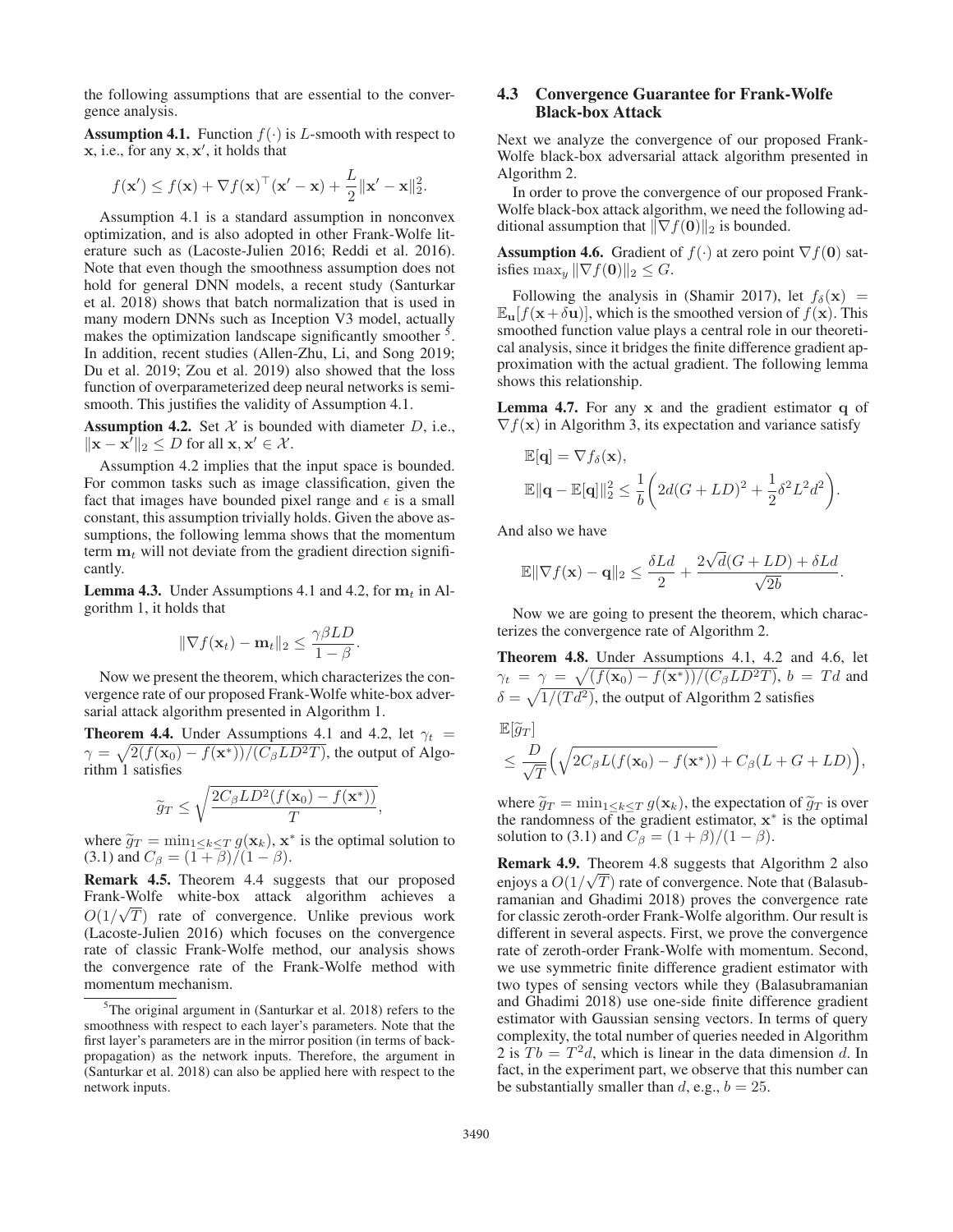# 5 Experiments

In this section, we present the experimental results for our proposed Frank-Wolfe attack framework against other stateof-the-art adversarial attack algorithms in both white-box and black-box settings. All of our experiments are conducted on Amazon AWS p3.2xlarge servers which come with Intel Xeon E5 CPU and one NVIDIA Tesla V100 GPU (16G RAM). All experiments are implemented in Tensorflow platform version 1.10.0 within Python 3.6.4.

#### 5.1 Evaluation Setup

We compare the performance of all attack algorithms by evaluating on both MNIST (LeCun 1998) and ImageNet (Deng et al. 2009) datasets. For MNIST dataset, we attack a pre-trained 6-layer CNN: 4 convolutional layers followed by 2 dense layers with max-pooling and Relu activations applied after each convolutional layer. The pre-trained model achieves 99.3% accuracy on MNIST test set. For ImageNet experiments, we attack a pre-trained Inception V3 model (Szegedy et al. 2016). The pre-trained Inception V3 model is reported to have a 78.0% top-1 accuracy and a 93.9% top-5 accuracy. For MNIST dataset, we randomly choose 1000 images from its test set that are verified to be correctly classified by the pre-trained model and also randomly choose a target class for each image. Similarly, for ImageNet dataset, we randomly choose 250 images from its validation set as our attack examples. For our proposed black-box attack, we test both options in Algorithm 3. We performed grid search to tune the hyper-parameters for all algorithm to ensure a fair comparison. Detailed description on hyperparameter tuning and parameter settings can be found in the Appendix.

#### 5.2 Baseline Methods

We compare the proposed algorithms with several state-ofthe-art baseline algorithms. Specifically, we compare the proposed white-box attack algorithm with (i) FGSM (Goodfellow, Shlens, and Szegedy 2015) (ii) PGD (Madry et al.  $2018$ ) (normalized steepest descent<sup>6</sup>) (iii) MI-FGSM (Dong et al. 2018). We compare the proposed black-box attack algorithm with (i) NES-PGD attack (Ilyas et al. 2018) and (ii) Bandit attack (Ilyas, Engstrom, and Madry 2018). We did not report the comparison with ZOO (Chen et al. 2017c) here because it consistently underperforms NES-PGD and Bandit attacks according to our experiments and prior work. We also compare with (Li et al. 2019) on attacking the robust model trained by adversarial training.

#### 5.3 White-box Attack Experiments

In this subsection, we present the white-box attack experiments on both MNIST and ImageNet datasets. We choose  $\epsilon$  = 0.3 for MNIST dataset and  $\epsilon$  = 0.05 for ImageNet dataset. For comparison, we report the attack success rate,

average number of iterations to complete the attack, as well as average distortion for each method.

Tables 1 and 2 present our experimental results for the white-box attack experiments. For experiments on both datasets, while FGSM only needs 1 gradient update per attack, it only achieves 21.5% attack success rate on MNIST and 1.2% attack success rate on ImageNet in the targeted attack setting. All the other methods achieve 100% attack success rate. PGD needs in average 6.2 and 8.7 gradient iterations per attack on MNIST and ImageNet respectively. MI-FGSM improves it to around 4.0 and 5.0 iterations per attack on MNIST and ImageNet. However, the distortion of both PGD and MI-FGSM is very close to the perturbation limit  $\epsilon$ , which indicates that their generated adversarial examples are near or upon the boundary of the constraint set. On the other hand, our proposed Frank-Wolfe white-box attack algorithm achieves not only the smallest average number of iterations per attack, but also the smallest distortion among the baselines. This suggests the advantage of Frank-Wolfe based projection-free algorithms for white-box attack.

Table 1: Comparison of targeted  $L_{\infty}$  norm based white-box attacks on MNIST dataset with  $\epsilon = 0.3$ .

| Methods     | $ASR(\%)$ | # Iterations             | Distortion |
|-------------|-----------|--------------------------|------------|
| <b>FGSM</b> | 21.5      | $\overline{\phantom{a}}$ | 0.300      |
| <b>PGD</b>  | 100.0     | 6.2                      | 0.277      |
| MI-FGSM     | 100.0     | 4.0                      | 0.279      |
| FW-white    | 100.0     | 3.3                      | 0.256      |

Table 2: Comparison of targeted  $L_{\infty}$  norm based white-box attacks on ImageNet dataset with  $\epsilon = 0.05$ .

| Methods     | $ASR(\%)$ | # Iterations | Distortion |
|-------------|-----------|--------------|------------|
| <b>FGSM</b> | 12        |              | 0.050      |
| <b>PGD</b>  | 100.0     | 8.7          | 0.049      |
| MI-FGSM     | 100.0     | 5.0          | 0.049      |
| FW-white    | 100.0     | 1.8          | 0.019      |

#### 5.4 Black-box Attack Experiments

In this subsection, we present the black-box attack experiments on both MNIST and ImageNet datasets. The maximum query limit is set to be 50, 000 per attack. We choose  $\epsilon$  = 0.3 for MNIST dataset and  $\epsilon$  = 0.05 for ImageNet dataset. For comparison, we report the attack success rate, average attack time, average number of queries needed, as well as average number of queries needed on successfully attacked samples for each method.

Table 3 presents our experimental results for targeted black-box attacks on both ImageNet and MNIST datasets. We can see that on MNIST, NES-PGD method achieves a relatively high attack success rate, but still takes quite a lot queries per (successful) attack. Bandit method improves the query complexity for successfully attacked samples but has lower attack success rate in this setting and

<sup>&</sup>lt;sup>6</sup>standard PGD will need large step size to go anywhere since the gradient around the true example is relatively small. On the other hand, the large step size will cause the algorithm go out of the constraint set quickly and basically stop moving since then because of the projection step.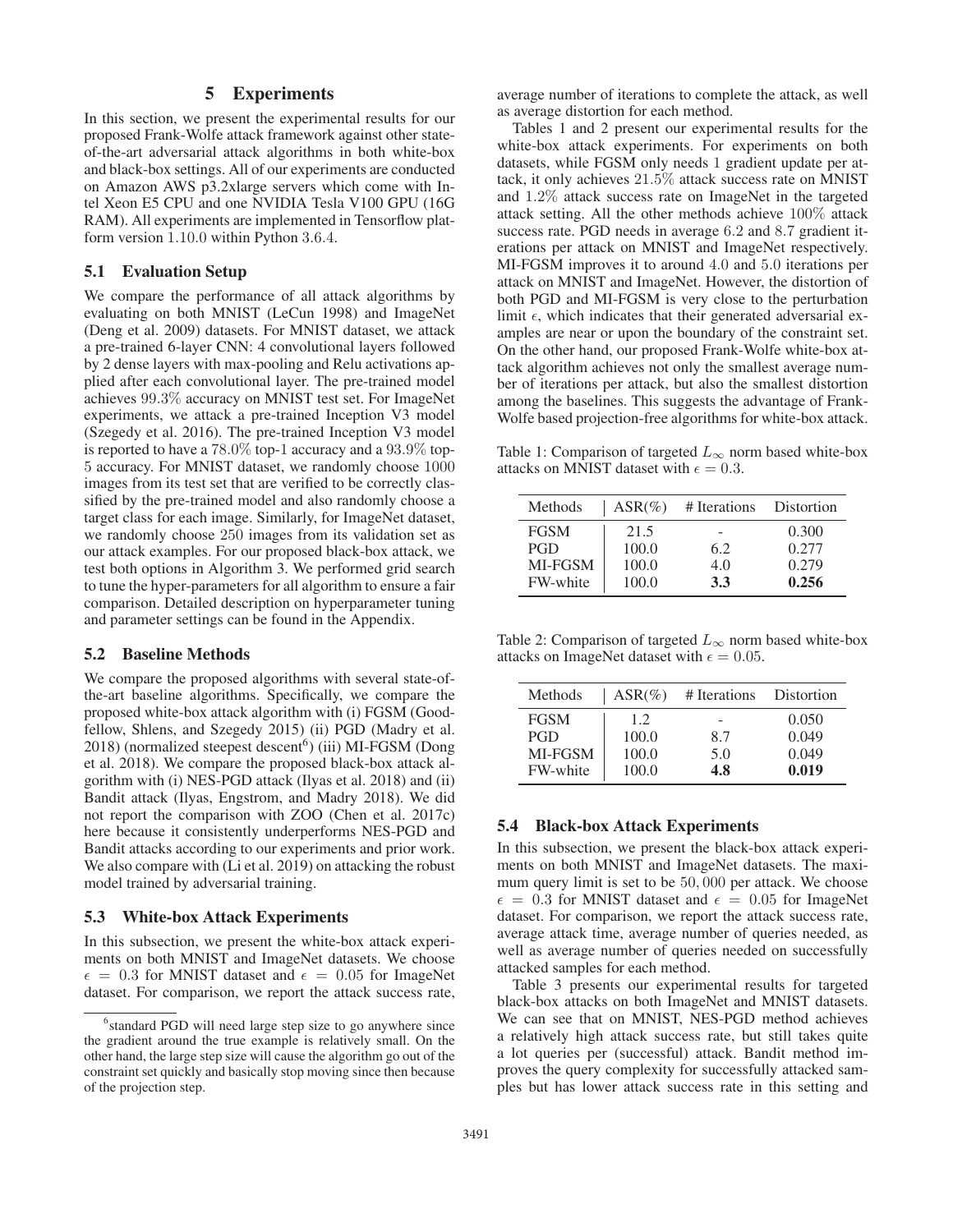Table 3: Comparison of targeted  $L_{\infty}$  norm based black-box attacks on MNIST and ImageNet datasets in terms of attack success rate, average time and average number of queries (QUERIES: for all images including both successfully and unsuccessfully attacked ones; QUERIES(SUCC): for successfully attacked ones only) needed per image.

| MNIST ( $\epsilon = 0.3$ )<br><b>METHODS</b> |           | IMAGENET ( $\epsilon = 0.05$ ) |                |               |           |         |                |                |
|----------------------------------------------|-----------|--------------------------------|----------------|---------------|-----------|---------|----------------|----------------|
|                                              | $ASR(\%)$ | TIME(S)                        | <b>OUERIES</b> | QUERIES(SUCC) | $ASR(\%)$ | TIME(S) | <b>OUERIES</b> | QUERIES (SUCC) |
| NES-PGD                                      | 96.8      | 0.2                            | 5349.0         | 3871.3        | 88.0      | 85.1    | 26302.8        | 23064.5        |
| <b>BANDIT</b>                                | 86.1      | 4.8                            | 8688.9         | 2019.7        | 72.0      | 148.7   | 27172.5        | 18295.2        |
| FW (SPHERE)                                  | 99.9      | 0.1                            | 1132.6         | 1083.6        | 97.2      | 62.1    | 15424.0        | 14430.8        |
| FW (GAUSSIAN)                                | 99.9      | 0.1                            | 144.4          | 1095.4        | 98.4      | 50.6    | 15099.4        | 14532.3        |

takes longer time to complete the attack. In sharp contrast, our proposed Frank-Wolfe black-box attack algorithms (both sphere and Gaussian sensing vector options) achieve the highest success rate in the targeted black-box attack setting while greatly improve the query complexity by around 50% over the best baseline. On ImageNet, similar patterns can be observed: our proposed Frank-Wolfe black-box attack algorithms achieve the highest attack success rate and further significantly improve the query efficiency against the baselines. This suggests the advantage of Frank-Wolfe based projection-free algorithms for black-box attack.

To provide more intuitive demonstrations, we also plot the attack success rate against the number of queries for our black-box experiments. Figure 1 shows the plots of the attack success rate against the number of queries for different algorithms on MNIST and ImageNet datasets respectively. As we can see from the plots, Bandit attack achieves better query efficiency for easy-to-attack examples (require less queries to attack) compared with NES-PGD or even FW at the early stages, but falls behind even to NES-PGD on hardto-attack examples (require more queries to attack). We conjecture that in targeted attack setting, the gradient/data priors are not as accurate as in untargeted attack case, which makes Bandit attack less effective especially on hard-to-attack examples. On the other hand, our proposed Frank-Wolfe blackbox attack algorithms achieve the highest attack success rate and the best efficiency (least queries needed for achieving the same success rate). This again confirm the advantage of Frank-Wolfe based projection-free algorithms for black-box attack.



Figure 1: Attack success rate against the number of queries plot for targeted black-box attacks on MNIST and ImageNet datasets.

#### 5.5 Experiments on Adversarially Trained Model

In this subsection, we further present the white-box and black-box attack experiments on more challenging robust CIFAR10 model. Specifically, we apply the proposed Frank-Wolfe white-box and black-box attack algorithms to adversarially trained WideResNet model using adversarial training (Madry et al. 2018) . Following (Madry et al. 2018), we choose  $\epsilon = 8/255$ . For black-box case, the maximum query limit is set to be 20, 000 per attack. Table 4 presents our experimental results for targeted white-box attacks on robust CIFAR10 model. Specifically, in white-box case, the proposed Frank-Wolfe attack achieves 24.3% attack success rate  $\frac{7}{1}$  with the smallest  $L_{\infty}$  distortion, while PGD and MI-FGSM can only achieve lower attack success rates and also larger distortions. Table 5 presents our experimental results for targeted black-box attacks on robust CIFAR10 model. In black-box setting, our algorithm achieves 19.0% attack success rate with the smallest overall queries (also relatively small number of queries for successful attempts) while NES needs larger number of queries but achieves only 9.4% attack success rate. Bandit improves the number of average queries needed for successful attempts, yet its attack success rate is only 9.6%. Nattack achieves an attack success rate slightly better than Frank-Wolfe but requires the largest number queries for successful attempts.

Table 4: Comparison of targeted  $L_{\infty}$  norm based while-box attacks on adversarially trained WideResNet on CIFAR10 with  $\epsilon = 8/255$ .

| Methods     | $ASR(\%)$ | # Iterations | Distortion |
|-------------|-----------|--------------|------------|
| <b>FGSM</b> | 21.5      |              | 8.00       |
| <b>PGD</b>  | 24.0      | 15.6         | 7.49       |
| MI-FGSM     | 24.1      | 15.8         | 7.60       |
| FW-white    | 24.3      | 15.8         | 7.48       |

# 6 Conclusions and Future Work

In this work, we propose a Frank-Wolfe framework for efficient and effective adversarial attacks. Our proposed whitebox and black-box attack algorithms enjoy an  $O(1/\sqrt{T})$ 

 $<sup>7</sup>$  note that it is targeted attack, so the number is much lower than</sup> the original paper of (Madry et al. 2018)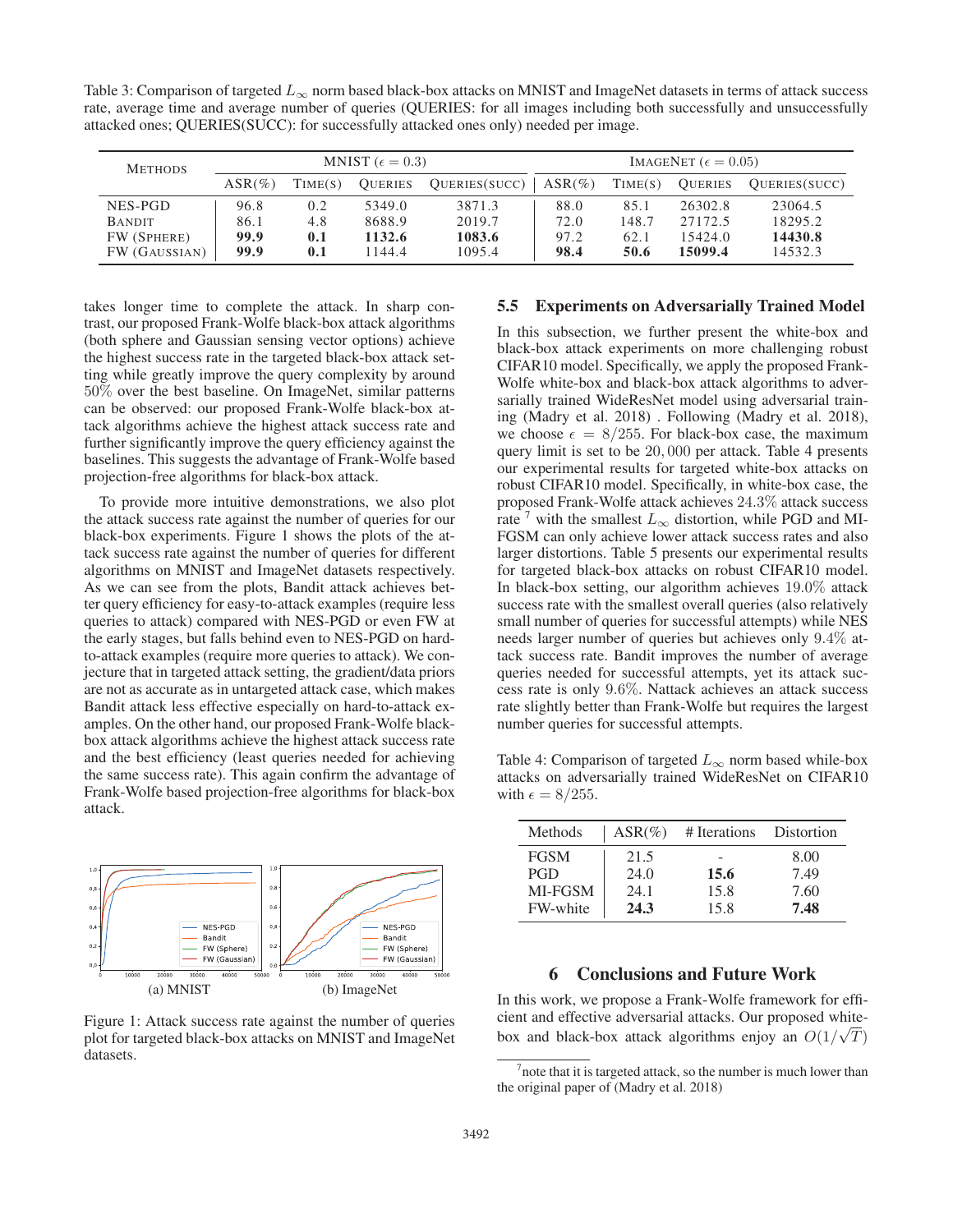Table 5: Comparison of targeted  $L_{\infty}$  norm based blackbox attacks on adversarially trained WideResNet on CI-FAR10 with  $\epsilon = 8/255$  in terms of attack success rate and average number of queries (QUERIES: for all images including both successfully and unsuccessfully attacked ones; QUERIES(SUCC): for successfully attacked ones only) needed per image.

| Methods        | $ASR(\%)$   | # Queries | Queries (SUCC) |
|----------------|-------------|-----------|----------------|
| NES-PGD        | 9.4         | 18541.1   | 4480.1         |
| <b>Bandit</b>  | 9.6         | 18174.2   | 981.5          |
| <b>Nattack</b> | <b>20.0</b> | 17135.0   | 5675.0         |
| FW (Opt I)     | 19.0        | 16735.2   | 2816.8         |
| FW (Opt II)    | 16.8        | 16748.2   | 2703.2         |

rate of convergence, and the query complexity of the proposed black-box attack algorithm is linear in data dimension d. Finally, our empirical study on attacking both ImageNet dataset and MNIST dataset yield the best distortion in whitebox setting and highest attack success rate/query complexity in black-box setting.

It would also be interesting to see the whether the performance of our Frank-Wolfe adversarial framework can be further improved by incorporating the idea of gradient/data priors (Ilyas, Engstrom, and Madry 2018). We leave it as a future work.

## Acknowledgement

We thank the anonymous reviewers and senior PC for their helpful comments. This research was sponsored in part by the National Science Foundation CIF-1911168 and CA-REER Award 1906169. The views and conclusions contained in this paper are those of the authors and should not be interpreted as representing any funding agencies.

#### References

Allen-Zhu, Z.; Li, Y.; and Song, Z. 2019. A convergence theory for deep learning via over-parameterization. In *International Conference on Machine Learning*, 242–252.

Bahdanau, D.; Chorowski, J.; Serdyuk, D.; Brakel, P.; and Bengio, Y. 2016. End-to-end attention-based large vocabulary speech recognition. In *Acoustics, Speech and Signal Processing (ICASSP), 2016 IEEE International Conference on*, 4945–4949. IEEE.

Balasubramanian, K., and Ghadimi, S. 2018. Zeroth-order (non)-convex stochastic optimization via conditional gradient and gradient updates. *arXiv preprint arXiv:1809.06474*.

Bhagoji, A. N.; He, W.; Li, B.; and Song, D. 2017. Exploring the space of black-box attacks on deep neural networks. *arXiv preprint arXiv:1712.09491*.

Boyd, S., and Vandenberghe, L. 2004. *Convex optimization*. Cambridge university press.

Carlini, N., and Wagner, D. 2017. Towards evaluating the robustness of neural networks. In *2017 IEEE Symposium on Security and Privacy (SP)*, 39–57. IEEE.

Carlini, N.; Mishra, P.; Vaidya, T.; Zhang, Y.; Sherr, M.; Shields, C.; Wagner, D.; and Zhou, W. 2016. Hidden voice commands. In *USENIX Security Symposium*, 513–530.

Chen, H.; Zhang, H.; Chen, P.-Y.; Yi, J.; and Hsieh, C.-J. 2017a. Show-and-fool: Crafting adversarial examples for neural image captioning. *arXiv preprint arXiv:1712.02051*.

Chen, P.-Y.; Sharma, Y.; Zhang, H.; Yi, J.; and Hsieh, C.-J. 2017b. Ead: elastic-net attacks to deep neural networks via adversarial examples. *arXiv preprint arXiv:1709.04114*.

Chen, P.-Y.; Zhang, H.; Sharma, Y.; Yi, J.; and Hsieh, C.- J. 2017c. Zoo: Zeroth order optimization based black-box attacks to deep neural networks without training substitute models. In *Proceedings of the 10th ACM Workshop on Artificial Intelligence and Security*, 15–26. ACM.

Cheng, M.; Yi, J.; Zhang, H.; Chen, P.-Y.; and Hsieh, C.-J. 2018. Seq2sick: Evaluating the robustness of sequence-tosequence models with adversarial examples. *arXiv preprint arXiv:1803.01128*.

Deng, J.; Dong, W.; Socher, R.; Li, L.-J.; Li, K.; and Fei-Fei, L. 2009. Imagenet: A large-scale hierarchical image database. In *Computer Vision and Pattern Recognition, 2009. CVPR 2009. IEEE Conference on*, 248–255. Ieee.

Dong, Y.; Liao, F.; Pang, T.; Su, H.; Zhu, J.; Hu, X.; and Li, J. 2018. Boosting adversarial attacks with momentum. In *Proceedings of the IEEE conference on computer vision and pattern recognition*, 9185–9193.

Du, S.; Lee, J.; Li, H.; Wang, L.; and Zhai, X. 2019. Gradient descent finds global minima of deep neural networks. In *International Conference on Machine Learning*, 1675–1685.

Flaxman, A. D.; Kalai, A. T.; and McMahan, H. B. 2005. Online convex optimization in the bandit setting: gradient descent without a gradient. In *Proceedings of the sixteenth annual ACM-SIAM symposium on Discrete algorithms*, 385–394. Society for Industrial and Applied Mathematics.

Frank, M., and Wolfe, P. 1956. An algorithm for quadratic programming. *Naval research logistics quarterly* 3(1-2):95– 110.

Girshick, R. 2015. Fast r-cnn. In *Proceedings of the IEEE international conference on computer vision*, 1440–1448.

Goodfellow, I. J.; Shlens, J.; and Szegedy, C. 2015. Explaining and harnessing adversarial examples. *ICLR*.

He, K.; Zhang, X.; Ren, S.; and Sun, J. 2016. Deep residual learning for image recognition. In *CVPR*, 770–778.

Hu, W., and Tan, Y. 2017. Generating adversarial malware examples for black-box attacks based on gan. *arXiv preprint arXiv:1702.05983*.

Ilyas, A.; Engstrom, L.; Athalye, A.; Lin, J.; Athalye, A.; Engstrom, L.; Ilyas, A.; and Kwok, K. 2018. Black-box adversarial attacks with limited queries and information. In *Proceedings of the 35th International Conference on Machine Learning,*{*ICML*} *2018*.

Ilyas, A.; Engstrom, L.; and Madry, A. 2018. Prior convictions: Black-box adversarial attacks with bandits and priors. *arXiv preprint arXiv:1807.07978*.